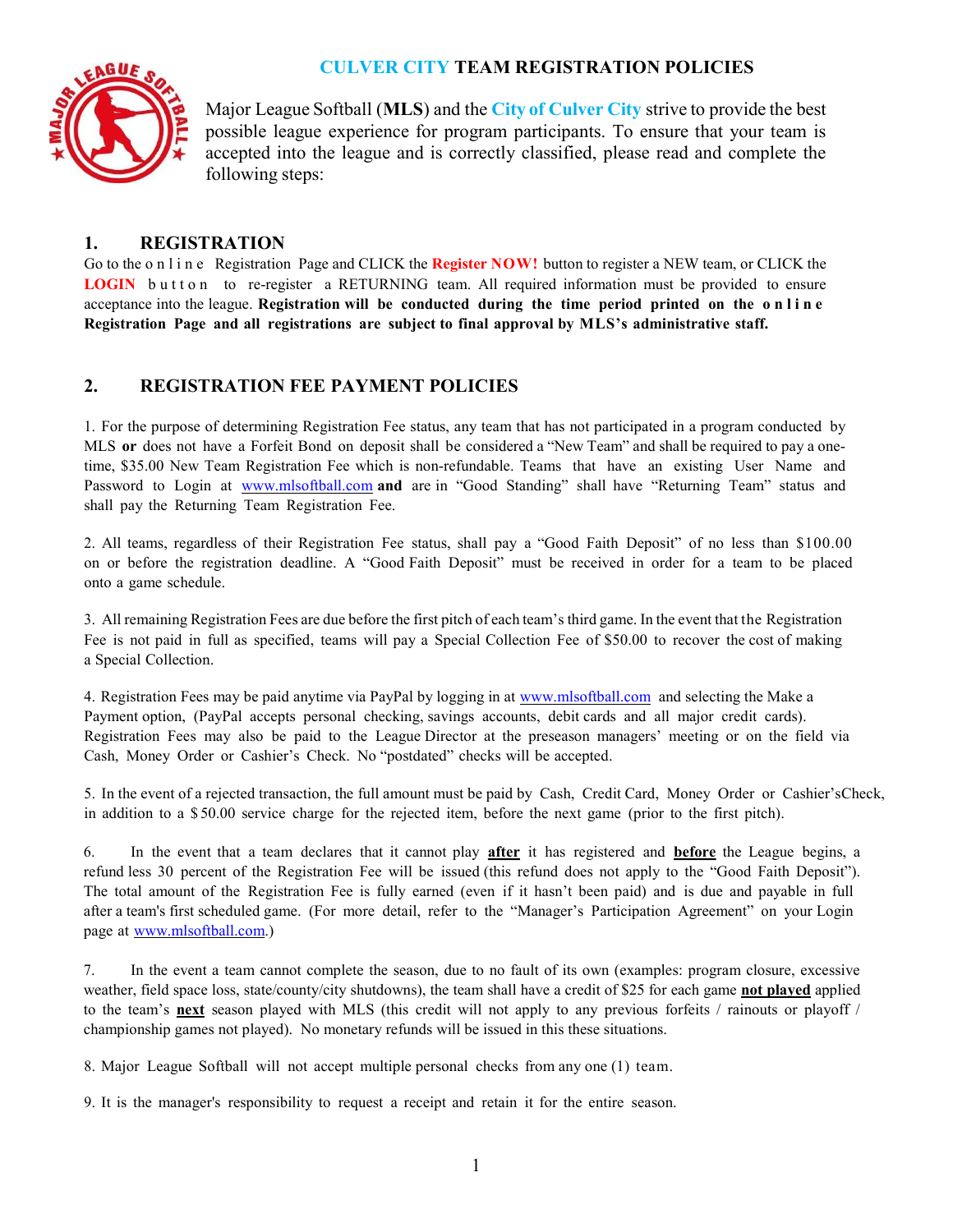### 3. MANDATORY PRESEASON MANAGERS' MEETING

There will be a Manager's Meeting conducted prior to the start of each season at a location, date, and time specified on the online Registration Page. It is absolutely mandatory that each team is represented by at least one individual at the meeting. Teams may not receive final acceptance into the league if they do not have a representative present. Preseason managers' meetings generally take no more than 30 minutes and important matters such as league rules are discussed and often voted upon. Temporary game schedules are always distributed at the Managers' Meeting.

### 4. ROSTER FORM AND HOLD HARMLESS AGREEMENT

It is imperative that each team completes the Official Roster as provided on the online Registration Page. All required information must be provided for the Manager and at least one (1) Coach. There must be a uniform number, last name, first name, and Male/Female identifier for each player including the Manager and Coach(es). If your team does not wear numbered uniforms you must assign a uniform number between 1 and 98 to each player. Each Official Lineup Card contains the League's Hold Harmless Agreement which will be distributed at each game and must be signed by each player prior to participating in a game.

Teams must provide a minimum of eight (8) players and a maximum of twenty (20) players on the original roster. In no circumstance shall a team roster exceed twenty (20) players. Roster additions may be made up to the established deadline each season (the roster addition deadline will be established at the preseason

Managers' Meeting.). All added players will be subject to approval by an MLS Administrative Director before participating in the league. M LS expressly intends to prevent teams from significantly affecting their classification level after the season has begun.

## 5. TEAM ACCEPTANCE CRITERIA

MLS and the City of Culver City reserve the right to reject any team's final acceptance into the league and to modify the evening/day they will be allowed to play. A "multi-tiered" system is used to determine team acceptance into the Culver City Adult Softball Program. Teams that meet certain qualifications shall be afforded specified advantages during the registration/team acceptance process. Priority is assigned to qualified teams as follows:

#### Gold Team Status

Teams that participated in each of the last three (3) Culver City Softball seasons are afforded "Gold Team Status" and will have priority over teams in the Silver, Bro nze and New/Open Status categories in situations where there is a shortage of field space on a given evening/day. Teams that possess Gold Team Status must register prior to the Registration Deadline and pay the Good Faith Deposit in order to "bump" a team of lesser status when there is a shortage of field space on the evening/day that the Gold Team wishes to play.

#### • Silver Team Status

Teams that participated in two (2) of the last three (3) Culver City Softball seasons are afforded "Silver Team Status" and will have priority over teams in the Bronze and New/Open Status categories in situations where there is a shortage of field space on a given evening/day. Teams that possess Silver Team Status must register prior to the Registration Deadline and pay the Good Faith Deposit in order to "bump" a team of lesser status when there is a shortage of field space on the evening/day that the Silver Team wishes to play.

#### Bronze Team Status

Teams that participated one (1) of the last three (3) Culver City Softball seasons have "Bronze Team Status" and will have priority over teams in the New/Open category in situations where there is a shortage of field space on a given evening/day. Teams that possess Bronze Team Status must register prior to the Registration Deadline and pay the Good Faith Deposit in order to "bump" a team of lesser status when there is a shortage of field space on the evening/day that the Bronze Team wishes to play.

#### New/Open Team Status

Any team that does not fall into one of the previous status categories shall be granted "New/Open Team" status. New/Open teams that follow all of the registration procedures and meet all of the deadlines as outlined herein and executed on the online Registration Page shall be accepted into the league, subject to the terms and conditions specified above.